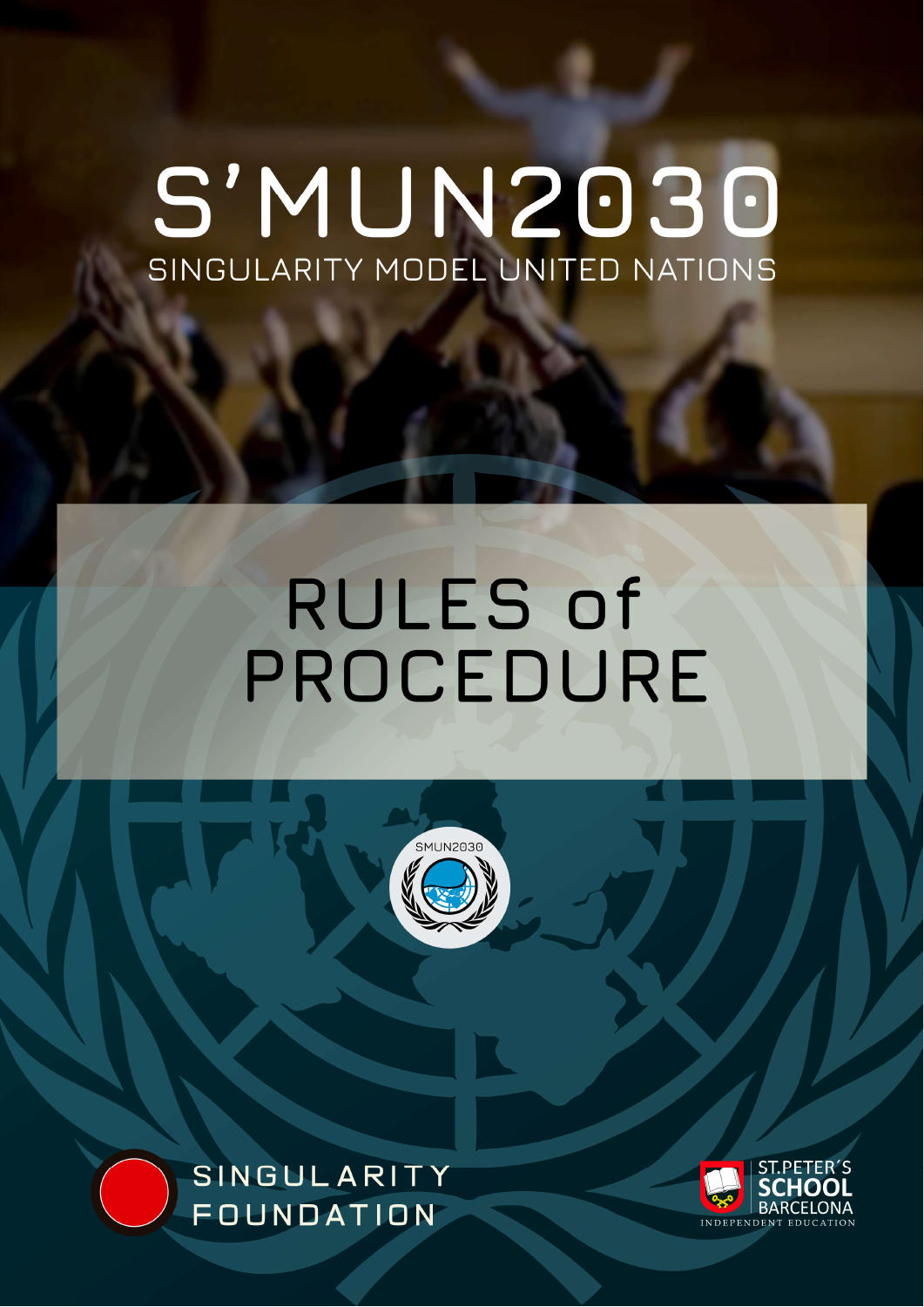# TITLE I: GENERAL CONSIDERATIONS

- Article 0. Introduction and general considerations
	- SMUN 2030 (Singularity Model of United Nations 2030) is a Model of United Nations held in Barcelona with and international scope which, in its essence, has the objective to introduce high school students the principles and values of the United Nations.
	- $\div$  The official language of the conference will be English. This will be the language used to provide information on the conference, topic's information in the Study Guides and the communication language between the Delegates, Chairs and Secretariat Team. Documents worked upon and introduced throughout the conference will have to be properly written in this same language.
	- $\clubsuit$  The organization of the conference expects all delegates to wear a formal attire during sessions:
		- o Women should wear formal in suits, smart separates or dresses.
		- o Men should wear a formal suit with a tie (or similar).
		- o The Secretariat reserves the right to declare accessories, symbols or pieces of clothing out of order due to its offensive or inappropriate nature. When an accessory is considered out of order, it shall be immediately removed.
		- o [SMUN2030 Dress Code](https://singularityfoundation.es/smun-inperson-dress/)
	- A specific right is reserved to the Secretariat regarding the last word on any conflict that may arise from the interpretation of these Rules.

#### • Article 1. Electronic devices

The use of electronic devices is not allowed during formal sessions. The chair could allow the use of those devices during unmoderated caucus to work on Working Papers and Draft Resolutions, or at specific occasions at his/her discretion.

#### • Article 2. Delegation denomination

Members of each delegation will be called "delegates". When speaking, delegates should use "the delegation of X" or the name of the country they want to refer. Delegates should refrain from using personal pronouns when speaking, as they are representing a country and not expressing personal opinions.

#### • Article 3. Recognition

During the debate, delegates can only speak once the chair allows it. To ensure that recognition, the chair will state the name of the delegation, meaning, the name of the country a delegate is representing.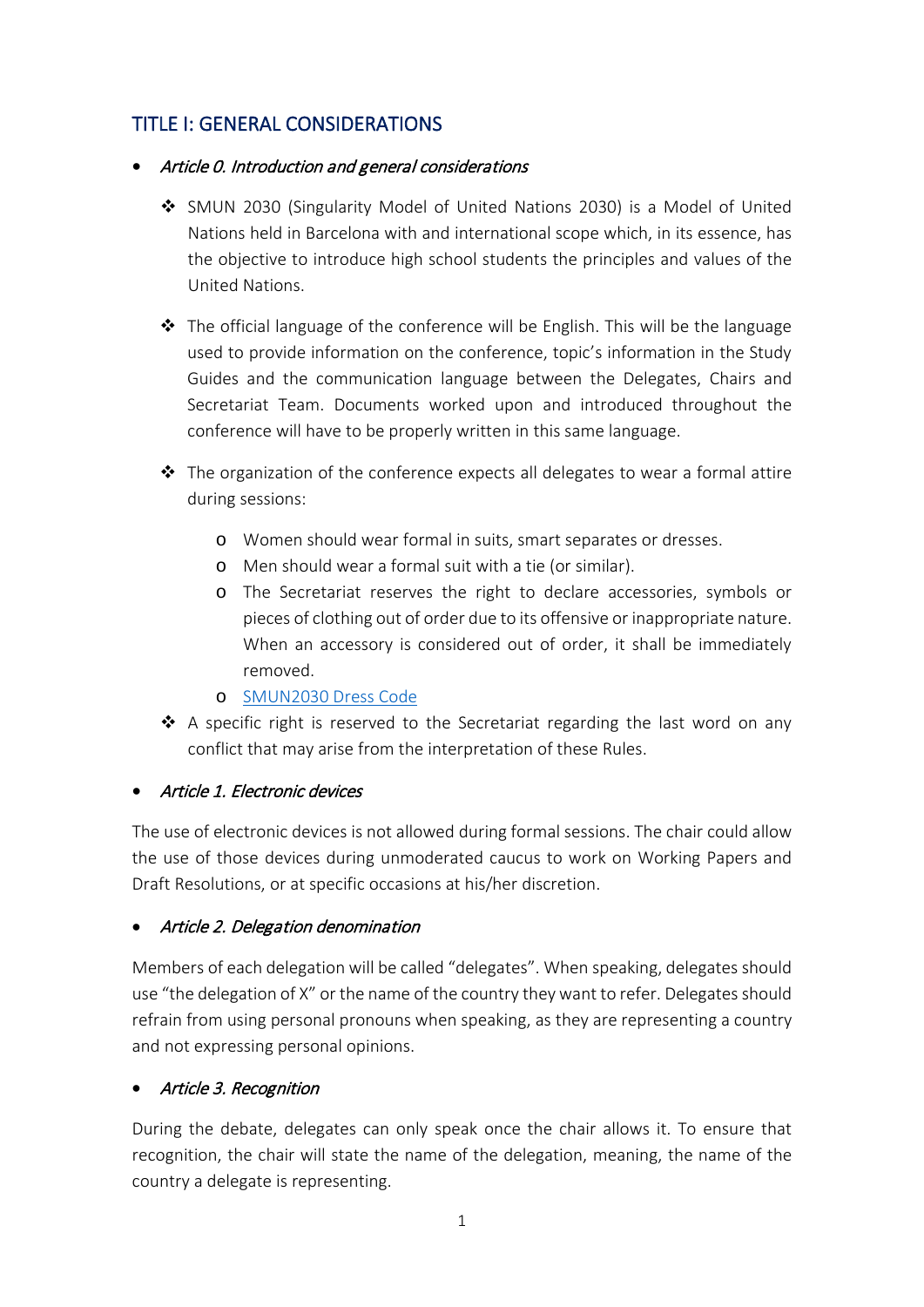# TITLE II: PROCEDURE

#### • Article 4. Quorum

The Chair may declare a committee open and permit debate to proceed when at least one-fourth of the voting members of the committee are present. A member of the committee is considered present if at least one delegate representing that member is in the committee chamber.

The presence of a majority of the members will be required for a vote.

#### • Article 5. Right of reply

If a delegation harms the national sovereignty and dignity of another country during his speech, said country will be entitled to a right of reply. The affected delegation might exercise this right through sending a note to the chairs stating the harmful comment. When the Chairs will receive it, they will have discretionary power to accept or not this request. In case the Chairs recognize the right of reply, the offended delegation will be granted 90 seconds of speaking time to reaffirm his honor.

#### • Article 6. General speakers list

The general speakers list is the default status of the committee in the absence of other points and motions. During the length of the general speakers list, delegates will be able to address any issue related to the topic that is being discussed when they are recognized by the chair.

The general speakers list will remain open throughout the debate. The speaker's time will be 90 seconds. If the delegation does not exhaust its speaking time, it will be possible to yield the remaining time to the chairs (thus finishing the intervention), to another delegate (who will have to accept the yielding) or to questions (delegations may raise their placards to pose questions to the speaker about his intervention, being the chair in charge of selecting the questions in order. The time used to pose each question will not be deducted from the total time).

Any delegation can request to be added to the general speakers list by raising its placard when the chair requires the delegates to do so, though it is not compulsory.

If the general speakers list is over due to having no delegates willing to speak, the debate will be closed and the committee will enter into voting procedure. At the discretion of the chair, delegates may be added to the list.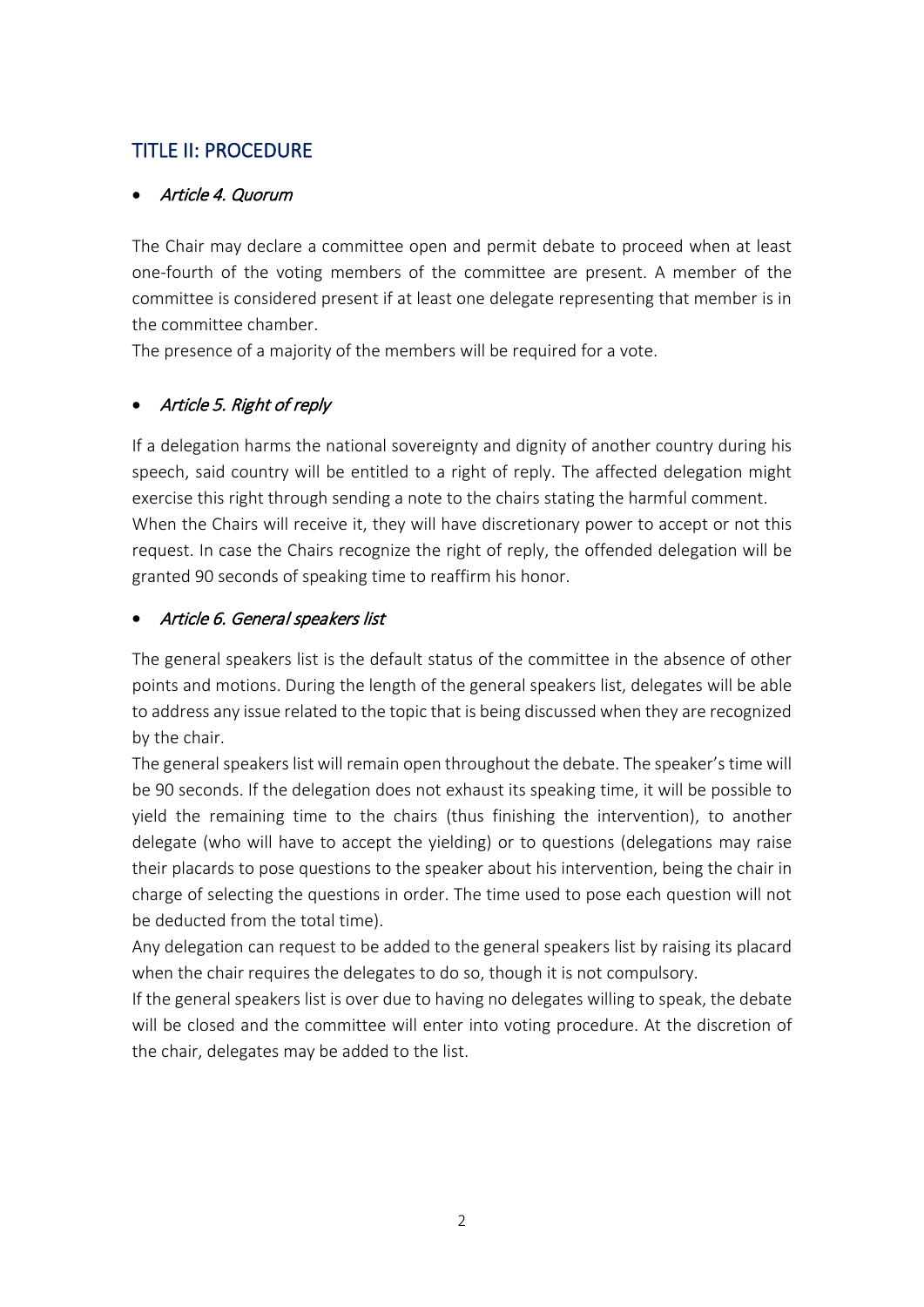## TITLE III: POINTS AND MOTIONS

#### Article 7. Points and Motions

During sessions, delegates may only interact among them and with the chair by using points and motions.

A point allows the delegate to ask for a clarification regarding the rules (point of information) or to state personal discomfort (point of personal privilege). Points do not need to be voted or happen when the floor is open.

A motion is a formal proposal to initiate a procedure and they are voted by the entirety of the committee. The chair opens the floor for motions when he/she deems it appropriate, and delegates may introduce motions when recognized by the chair by stating them, speaking to the committee. Motions are voted and approved by absolute majority.

#### • Article 8. Point of personal privilege

The point of personal privilege will be in order when a delegate feels a personal discomfort caused by an external factor that affects or reduces its ability to participate in the debate, such as not being able to hear the delegate currently speaking, having to go to the restroom, feeling heat/cold… To propose this point, the delegate must raise his placard and speak loud enough the chair will hear. Examples:

 Point of personal privilege, Mister/Madam chair, it's too hot in here, may we open a window?

◆ Point of personal privilege, may the delegate speaking do so louder?

#### • Article 9. Point of information

The point of information will be in order when the delegate wants the chair to clarify any rule that has to be used in that very precise moment. For doubts regarding rules that are not applicable at the moment the chair will be available to answer them at the end of the session or by email.

#### Example:

- Point of information, are we now moving into voting procedure on draft 1.3?
- Point of information, can a signatory defend a resolution?

#### • Article 10. Motion for a moderated caucus

Moderated caucuses are the standard way to publicly debate the main issues of the committee´s topic during the session. This motion starts a sub-debate within the topic being discussed, addressing a more specific topic delegates would like to debate.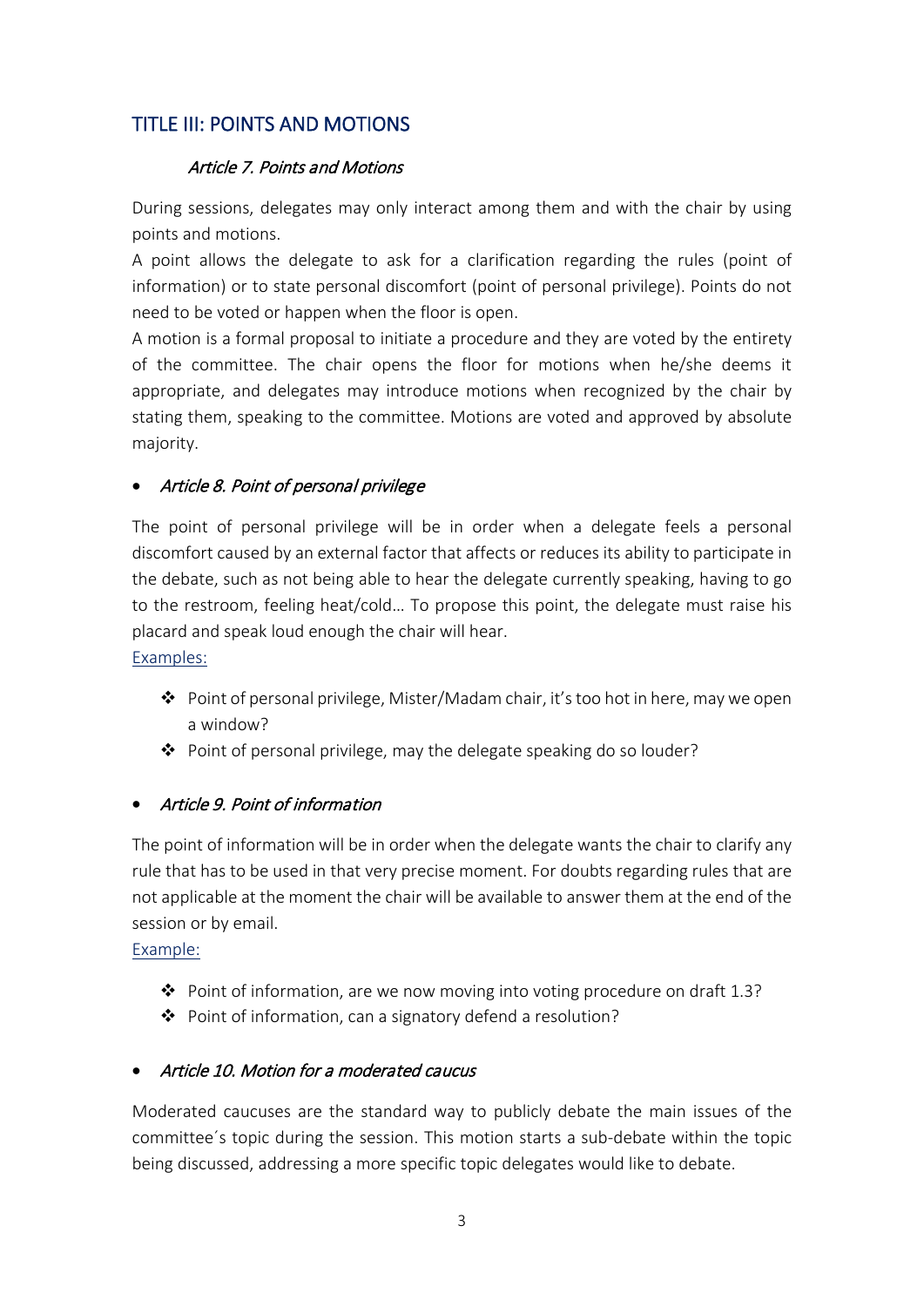A motion for a moderated caucus will be in order when the chair declares the floor open to motions and prior to the closure of the debate.

The delegate who presents the motion must specify the proposed duration for the caucus (which may be modified by the chair), the speaker's time (which may be modified by the chair) and its topic, which shall always be specific.

During a moderated caucus the delegates will discuss the topic by turns, following the order established by the chair.

#### Example:

 $\clubsuit$  Motion for a moderated caucus of 10 minutes, 45 seconds per speaker on the topic "protecting the rights of refugees".

## • Article 11. Motion for an unmoderated caucus

Unmoderated caucuses are the standard way to work in groups of delegates during a committee and put words into action by writing their proposals in Working Papers and Draft Resolutions.

A motion for an unmoderated caucus will be in order when the chair declares the floor open to motions and prior to the closure of the debate. The delegate who presents the motion must specify the proposed duration for the caucus (which may be modified by the chair).

During an unmoderated caucus the delegates are allowed to move freely inside the room and establish informal discussions about the topics of the debate, always using the official language of the committee.

Example:

Motion for an unmoderated caucus of 10 minutes.

# • Article 12. Motion for a consultation of the whole

The consultation of the whole is an alternative way to the moderated caucus of discussing topics in public, self-moderated by delegates.

A motion for a consultation of the whole will be in order when the chair declares the floor open to motions and prior to the closure of the debate. The delegate who presents the motion must specify the proposed duration for the caucus (which may be modified by the chair) and its topic, which shall always be specific.

During the consultation of the whole the delegates will discuss the topic by turns. The delegate who proposed the motion will be the first to speak and, after his speech, will be in charge of selecting the following speaker. Then, the following speaker will proceed in the same way, delivering his speech and picking the next delegate to talk, until the motion´s time is exhausted.

Example: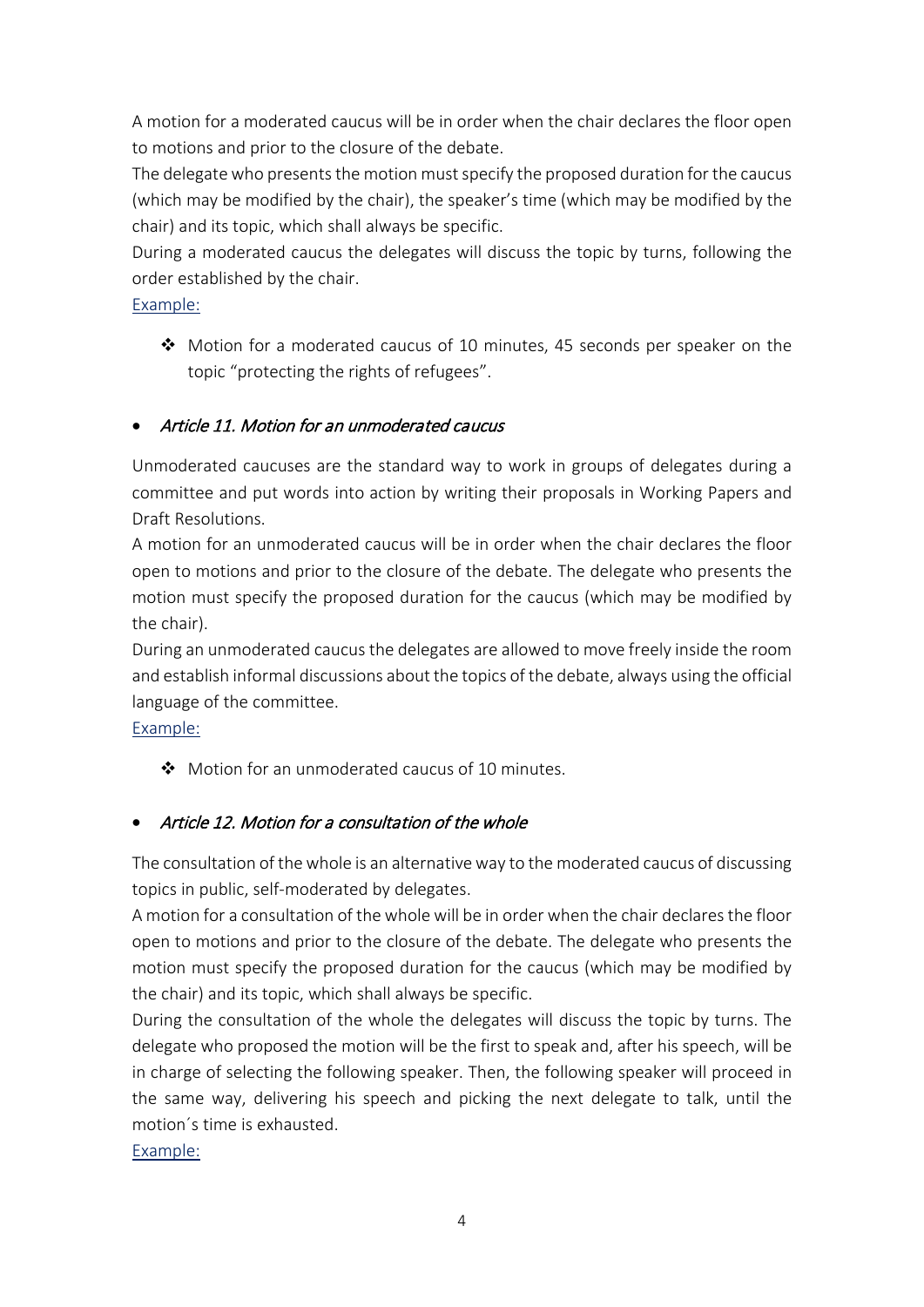$\clubsuit$  Motion for a consultation of the whole caucus of 10 minutes on the topic "protecting the rights of civilians in war conflicts".

#### • Article 13. Motion to introduce a working paper

Working Papers are informal documents which contain the measures that a group of delegates propose to address the challenges that the topics being discussed pose. Since they are not an official document, they do not require a specific format.

A motion to introduce a working paper will be in order when the chair declares the floor open to motions and prior to the closure of the debate.

The motion will be approved by absolute majority. Once approved, the working paper will be read out loud to the committee by volunteer delegations that participated in the writing (and, failing that, by the chair).

#### • Article 14. Motion to introduce a draft resolution

A draft resolution is a formal document where a group of delegates present their final proposals to solve the problems presented by the topic discussed in the committee.

It requires a specific format, indicating sponsors (main contributors to the content), signatories (other delegates that support the content or would like the committee to discuss it), preambulatory clauses (which introduce the content to propose, the reason why delegates believe action should be taken) and operative clauses (the substantive proposals, summing up the actions that will be taking place with the introduction of the resolution).

A motion to introduce a draft resolution will be in order when the chair declares the floor open to motions, prior to the closure of the debate and after the chair has reviewed its content.

The motion will be approved by absolute majority. Once approved, the draft resolution will be read out loud to the committee by the sponsors.

After that, sponsors will have a maximum time of 3 minutes to publicly defend the content of the draft resolution and answer questions regarding its content from other delegations.

#### • Article 15. Motion to introduce an amendment

An amendment is any form of modification to a draft resolution. An amendment can add, modify or eliminate parts of a draft resolution. Amendments shall be approved by the Chairs before being presented to the committee.

An amendment will be considered "friendly" if all Sponsors of the Draft Resolution agree with it, while unfriendly amendments are those that are not supported by all the Sponsors of the Draft resolution.

Friendly amendments will automatically pass and will be added to the Draft Resolution. For unfriendly amendments the Chairs will entertain 2 delegations may speak in favour